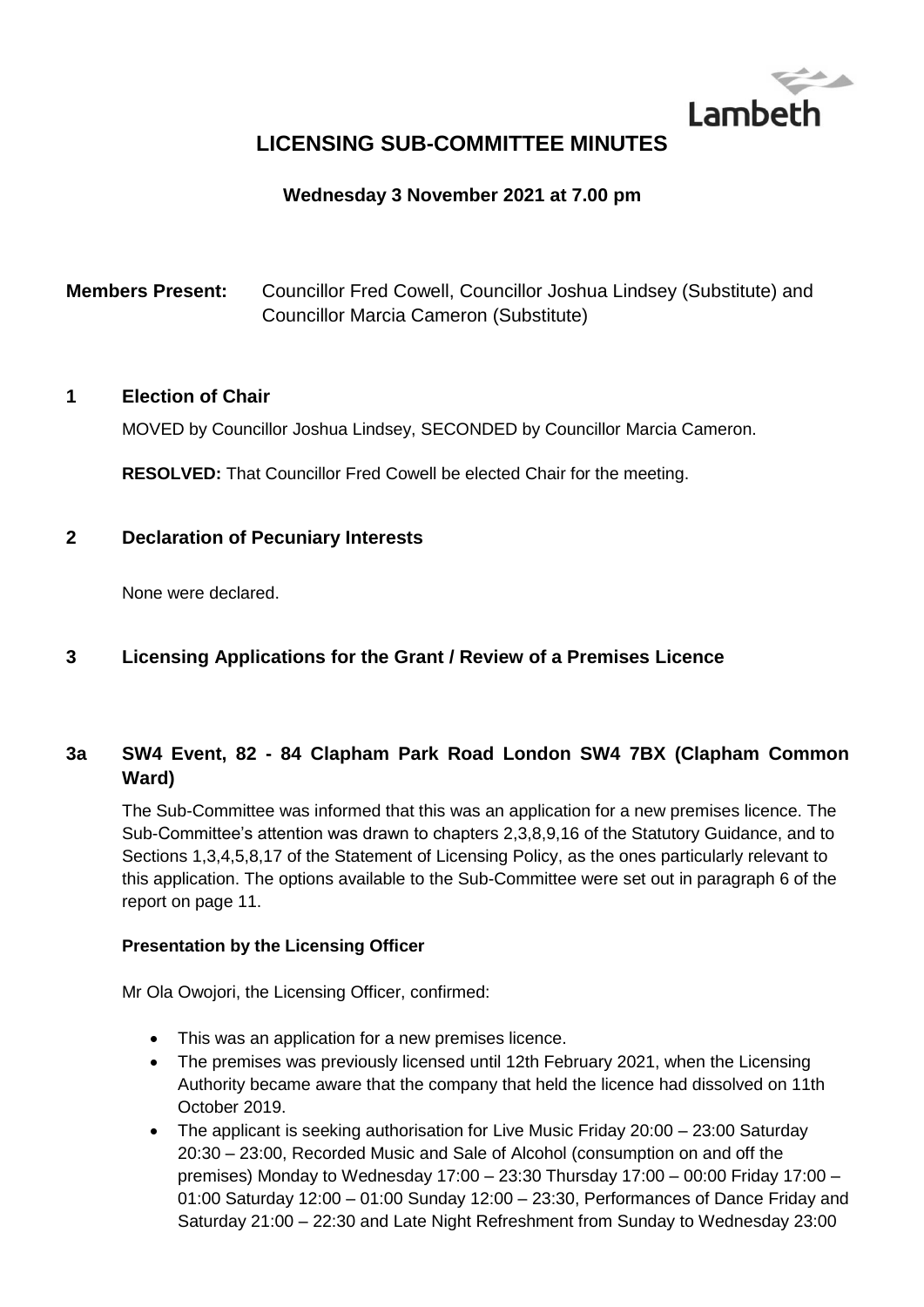– 23:30, Thursday 23:00 – 00:00, Friday and Saturday 23:00 – 01:00.

- The opening hours for the premises are proposed as Monday to Wednesday 17:00 23:30, Thursday 17:00 – 00:00, Friday 17:00 – 01:00, Saturday 12:00 – 01:00 and Sunday 12:00 – 23:30.
- One representation had been received against the application from the Licensing Authority.

At this point in proceedings, the Licensing Officer assured members that all statutory procedures had been adhered to in this case and that this had been checked by the licensing service.

#### **Presentation by the Applicant**

The applicant, Mr Tajinder Virdi informed the Sub-Committee that:

 The premises was previously licensed until 12th February 2021, and that the applicant sought to secure a premises licence similar in scope to that which was previously held for the venue.

At this point in proceedings, the Chair directed Mr Virdi to conditions as proposed by the Licensing Authority, laid out on page 14 of the report.

In response to questions from Members, Mr Tajinder Virdi confirmed:

- That the applicant hoped to retain the permissions afforded under the previous licence.
- The applicant had hoped to install tables and chairs in the outside area; however, Condition 24 rendered the outside area at the front of the premises unusable from 21:00 hours Monday to Sunday to prevent Public Nuisance.
- Clients had been encouraged to purchase drinks at the bar, which rendered Conditions 10, 11 and 12 unsatisfactory to the applicant.
- The applicant was applying for a terminal hour of 01:00 and to mitigate against public nuisance, the applicant proposed to deploy security on the premises and said that he would ensure that staff were trained to manage the space effectively.
- While no security plan had been commissioned, or security documents supplied in support of the application, a security agency had previously been employed on site.
- The applicant was unaware of an investigation of noise nuisance at the premises that took place seven years prior and said that he would employ appropriate security and noise measures, proposed to keep doors shut and secure a noise meter.

#### **Presentation by Interested Parties**

Ms Pam Riley, representing the Licensing Authority said that:

- A terminal hour of 01:00 was outside of the preferred hours specified in the councils Licensing Policy and the applicant had not demonstrated adequate reasoning for why the application should be granted in these terms.
- The Licensing Authority had not been made aware as to whether the applicant agreed to the proposed conditions.
- It was recommended that if Members were inclined to grant the licence they should impose a terminal hour of 23:00 in line with the policy and if the applicant operated satisfactorily the applicant could, within 6 months to a year, apply for variation to the license made on the basis of evidence.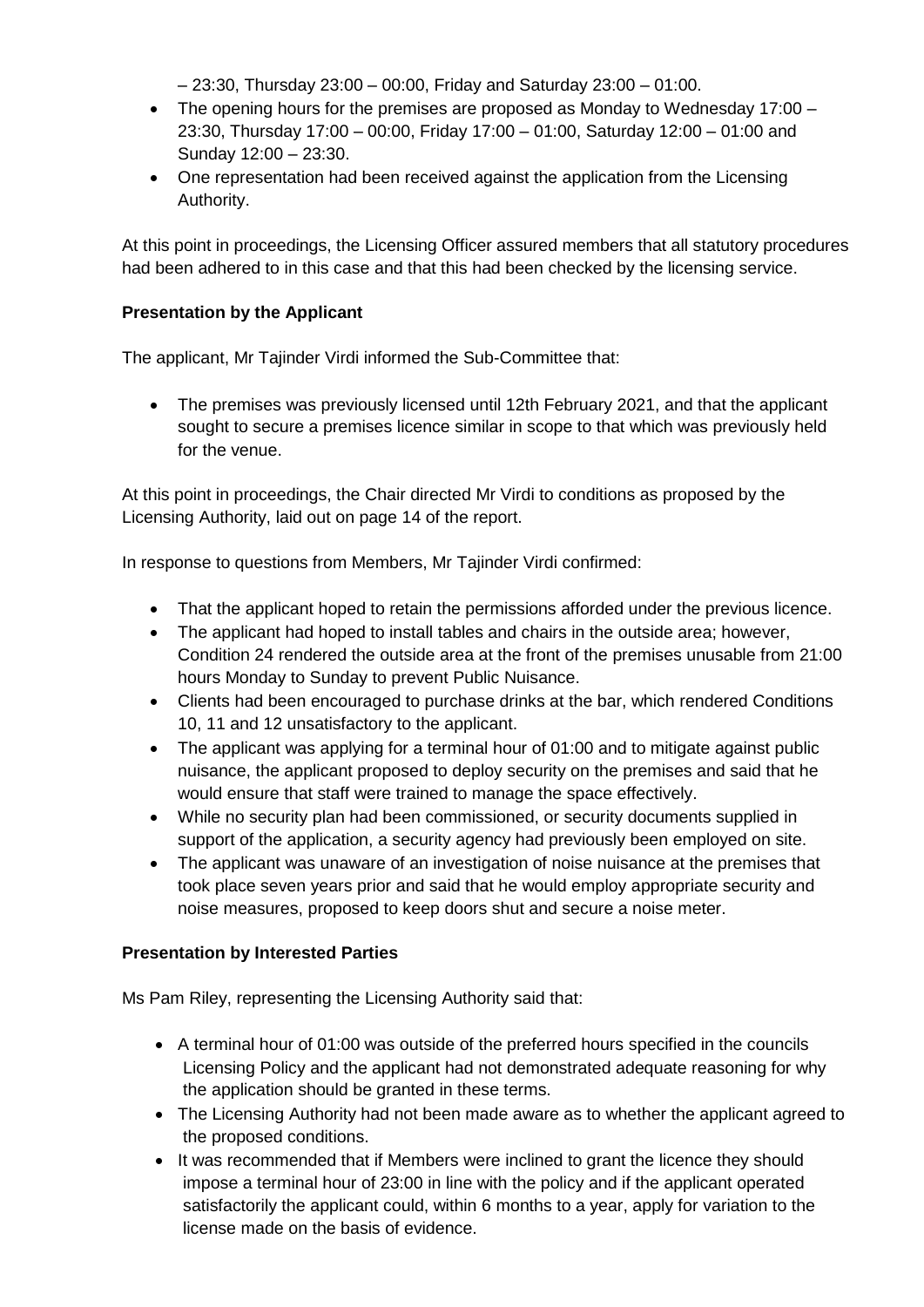In response to questions from Members, Ms Pam Riley confirmed that in relation to proposed Conditions 10 to 12, these were deemed appropriate by the Licensing Authority as the application was for a restaurant. It was recommended that these conditions be maintained.

In response to questions from Members, Mr Virdi assured members that the applicant would comply with the recommendations of the Licensing Authority.

At this point in proceedings, the Chair advised the applicant that what was agreed by the Sub-Committee on that day would not have bearing on future variation license and would be made on evidence of its own merit after six months to a year of no complaints.

#### **Adjournment and Decision**

At 19:45, the Sub-Committee withdrew from the meeting together with the legal advisor and clerk to deliberate in private.

The Sub-Committee had heard and considered representations from the Licensing Authority and legal advice was given to the Sub-Committee on the options open to them and the need for any decision to be proportionate.

The Sub-Committee decided to grant the License, subject to all agreed and proposed conditions as laid out on page 14 of the report and with a reduction to the venue's terminal hour for licensable activities so that the same would cease at 23:00 hours across the whole week.

#### **Announcement of Decision**

Members returned to the meeting and the Chair informed those present of the decision to grant the license and provided reasons for the decision as outlined above. The Sub-Committee had considered all the options available to them and ultimately felt that the conditions met the concerns which had been raised and that it did so appropriately and proportionately. The Chair confirmed that written notification of the decision would be sent in due course.

**RESOLVED:** To grant the application as agreed and with the imposed conditions detailed above.

## **3b Studio Voltaire, 1A Nelsons Row, SW4 7JR (Clapham Town Ward)**

The Sub-Committee was informed that this was an application for a new premises licence. The Sub-Committee's attention was drawn to chapters 2,3,8,9,10,16 of the Statutory Guidance, and to Sections 1,3,4,8,16 of the Statement of Licensing Policy, as the ones particularly relevant to this application. The options available to the Sub-Committee were set out in paragraph 6 of the report on page 40.

#### **Presentation by the Licensing Officer**

Mr Ola Owojori, the Licensing Officer, confirmed:

- Studio Voltaire was an Arts Centre and this was an application for a Premises Licence.
- The applicant was seeking authorisation for the sale of alcohol for consumption on and off the premises, during the hours Monday to Saturday 12:00 to 22:00 and Sunday 12:00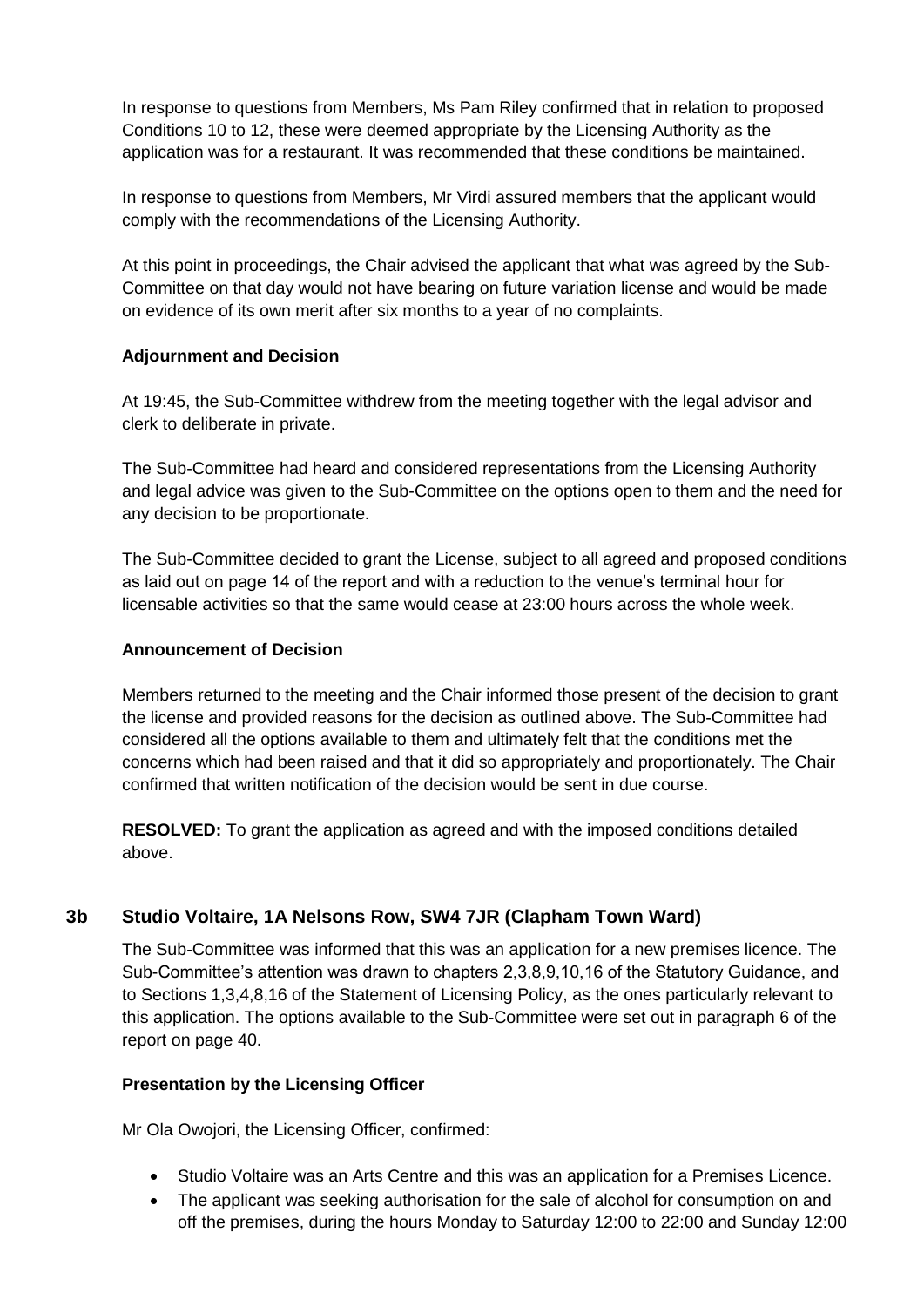to 23:00.

- The opening hours for the premises were originally proposed as Sunday to Wednesday 08:00 to 18:00 and Thursday to Saturday 08:00 to 23:00.
- One representation had been received against the application from the Metropolitan Police.
- Subsequent to publication of the report, the applicant had provided additional information, and this had been shared with all parties including Members.
- Additional Conditions proposed by the Licensing Authority could be found on page 75-78 of the report.

#### **Presentation by the Applicant**

Ms Laura Parker, Managing Director of Studio Voltaire, informed the Sub-Committee that:

- Studio Voltaire was a charitable organisation founded in 1994 that worked in the community, noting the LGBTQ+ community specifically, and resided on the premises since 1999.
- The Café offer was an important element of the generating income for the charity, but also encouraged members of the community to use the studio space.
- The originally proposed opening hours had been extended to provision for events such as supper clubs
- The Café area had a capacity of 36 seats, which was located in a closed and private space.
- The sale of alcohol for consumption was usually while seated and ancillary to a meal, unless during an exhibition or talk.

In response to questions from Members, the applicant confirmed:

- There was the potential for supper clubs to become more popular, but this was likely not more than a weekly occurrence at that time.
- The business provided a deli selection and natural wines, served to take-away and all profits went to the charity.
- The premises was located behind a quiet street which did not attract foot traffic and to view the display of alcohol, customers would have had to enter the premises.
- The maximum capacity of the café space was 36 people and during events such as exhibition talks or panel events, capacity increased to 60 people. The applicant did not see two security guards as necessary for the type of audience attracted.
- If an event were to fall outside of standard operation, the applicant would apply for a Temporary Events Notice and agreed to impose a sunset clause.
- If a threshold of 80-100 people was met, the applicant would apply for SIA security badged staff.
- Studio Voltaire had a no smoking policy, including for staff, and those looking to smoke were directed not to congregate outside of the premises.
- There was no fixed seating within the garden and the dispersal policy was fixed at 21:00.

#### **Presentation by Interested Parties**

PC Mike Constable, representing the Metropolitan Police, informed the Sub-Committee that:

• The representation by the Metropolitan Police was to support additional conditions and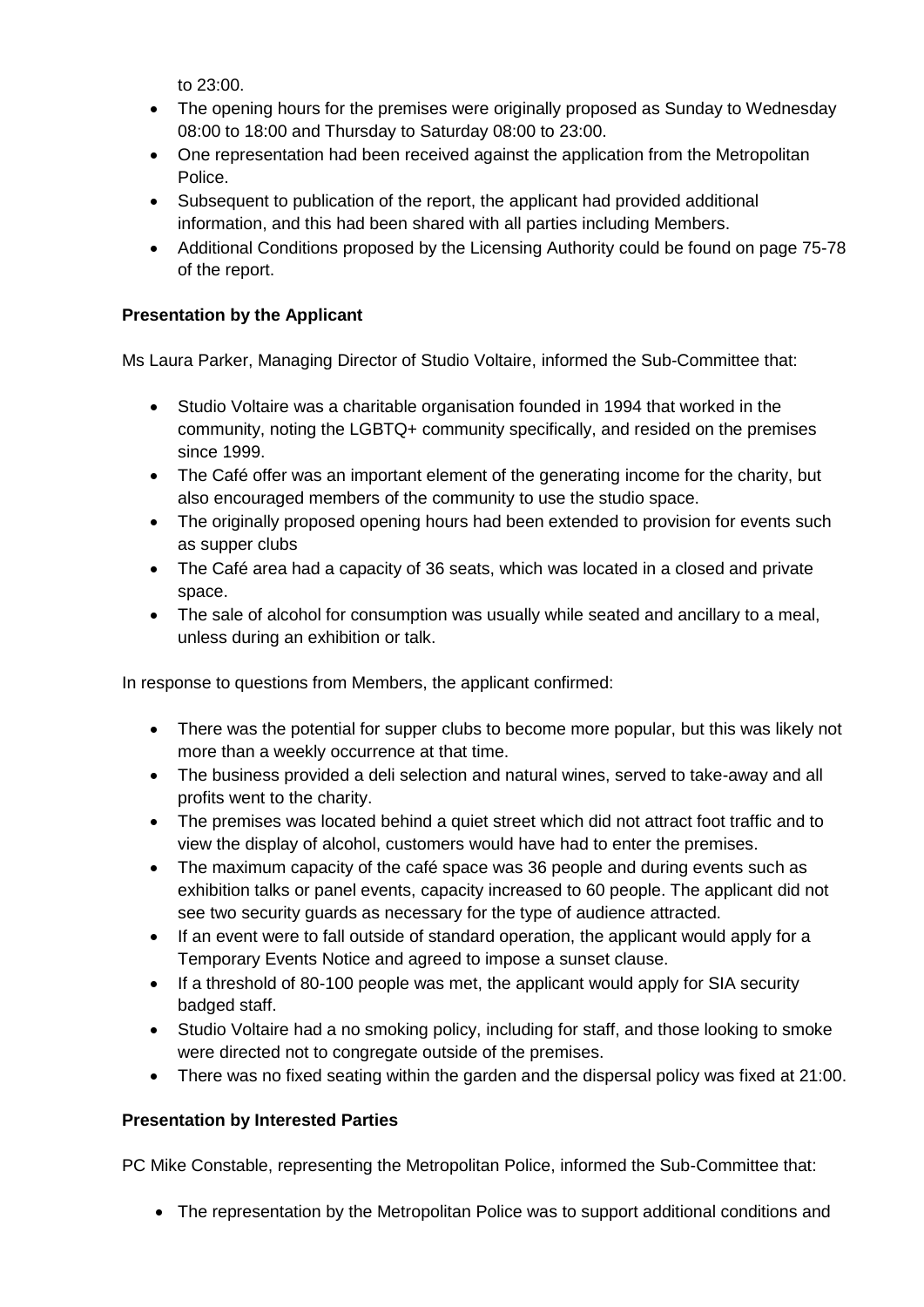was not an objection to the application as a whole.

- Although the business model did not attract late night clientele, requested security was due to the location of the premises and to protect staff from violent assault.
- Conditions had been proposed around security and a further condition was proposed to enhance security on pre-booked events.
- The welfare and vulnerability conditions as laid out within the representation, be considered by the Sub-Committee in light of Clapham's high crime rate.

In response to questions from Members, Mike Contestable confirmed:

- Introducing a threshold condition for security staff could be difficult, but this could be mitigated by notifying the Police of large events two weeks in advance.
- This location had experienced high rates of knife related crime, sexual assaults, drug related crime and recent cases of needle spiking.
- The residential areas in proximity to the premises had issues of crime, however, the crime statistics had not been provided as out of date.
- Patrons had been the target of crime in this area.

In response to questions, Ms Laura Parker, Managing Director of Studio Voltaire, confirmed:

- The 'Ask Angela Scheme' had required posters to be displayed in places that were visible to women, however, not obvious to an assailant. Studio Voltaire had unisex toilets and the applicant had offered to train staff should an issue arise, however, displaying posters had proved difficult as a licensed stipulation.
- There were three toilets on the ground floor that were all artist commissions, and two toilets upstairs. Every item within the ground floor toilet was part of the artist design and therefore any display of a poster would require agreement from the artist.
- It was agreed to display the poster clearly in places to be determined at the applicant's discretion.
- The threshold agreement to determine security was agreeable as events held at the premises were ticketed. The seated capacity within the café restaurant and bar was lower than 80 or 100 and if a patron were to book event tickets last minute, this could be communicated a week to ten days before.

#### **Adjournment and Decision**

At 20:28, the Sub-Committee withdrew from the meeting together with the legal advisor and clerk to deliberate in private.

The Sub-Committee had heard and considered representations from the Metropolitan Police. Legal advice was given to the Sub-Committee on the options open to them and the need for any decision to be proportionate.

The Sub-Committee decided to grant the Licence subject to the agreed and following imposed conditions.

Additional Conditions:

- 1. Ask Angela posters shall be displayed at eyelevel in the premises.
- 2. The premises licence will automatically lapse in the event that the applicant (Studio Voltaire) ceases to hold an estate or interest in the premises.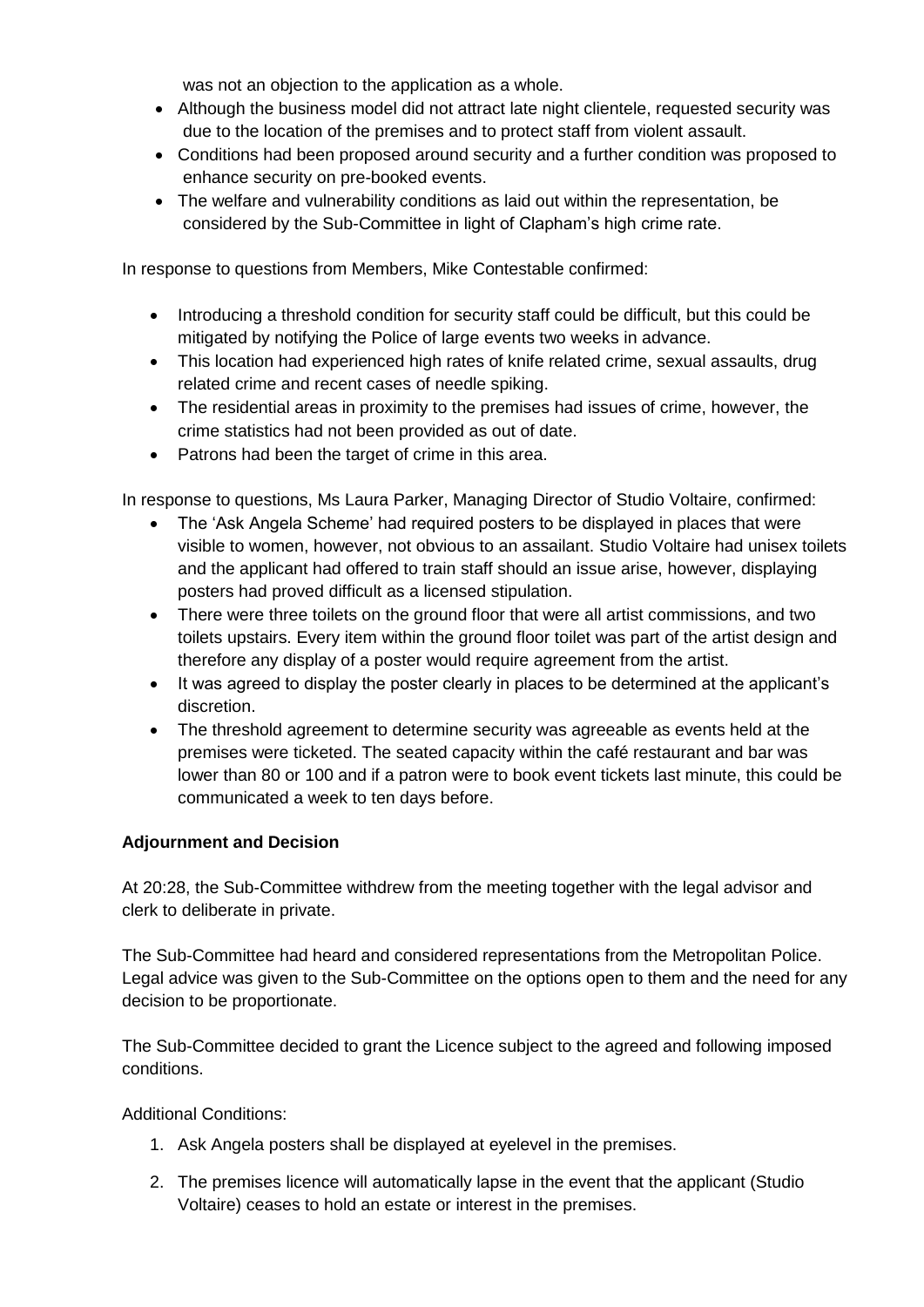3. After 18:00 whenever the premises is open for licensable activity, the premises shall deploy SIA licensed door supervisor in the following instances and in the following numbers: one SIA door supervisor whenever there are 60 patrons on the premises and two SIA door supervisors whenever there are 90 patrons on the premises.

The Chair advised that the reasoning behind the wording of the final condition was to reflect concerns expressed by the police and that the premises was operating within a Cumulative Impact Zone, and it was to be left to the discretion of the applicant as to how the terms of this condition was to be met.

#### **Announcement of Decision**

Members returned to the meeting and the Chair informed those present of the decision to grant the license and provided reasons for the decision as outlined above. The Sub-Committee had considered all the options available to them and ultimately felt that the conditions agreed and imposed met the concerns which had been raised. The Chair confirmed that written notification of the decision would be sent in due course and would have 21 days to appeal the decision.

**RESOLVED:** To grant the application as agreed and imposed conditions detailed above.

# **3c Carmine 20-21 The High Parade, Streatham High Road London SW16 1EX (Streatham Wells Ward)**

The Sub-Committee was informed that this was an application for a new premises license. The Sub-Committee's attention was drawn to chapters 2,3,8,9,10 of the Statutory Guidance, and to Sections 1 and 8 of the Statement of Licensing Policy, as the ones particularly relevant to this application. The options available to the Sub-Committee were set out in paragraph 6 of the report on page 83.

#### **Presentation by the Licensing Officer**

Ms Pam Riley, the Licensing Officer, confirmed:

- This was an application made by Bright Pete Holdings South Limited for a new Premises License to be known as Carmine, 20 - 21 The High Parade, Streatham High Road London.
- The applicant was seeking authorisation for Film, Recorded Music, Late Night Refreshment and the Sale by Retail of Alcohol for consumption on and off the premises, from Monday – Wednesday  $08:00 - 01:00$ , Thursday - Saturday  $08:00 - 02:00$  and Sunday 08:00 – 00:00 on premises.
- A copy of the forms and floor plan could be found on page 29 44 of the Annex attached to the report.
- There were two representations received against the application from residents. A copy of representations had been sent to the applicant via an agent and could be found at pages 85 - 90 of the report.
- Subsequent to publication of the report, the applicant had provided additional information which had been shared with all parties.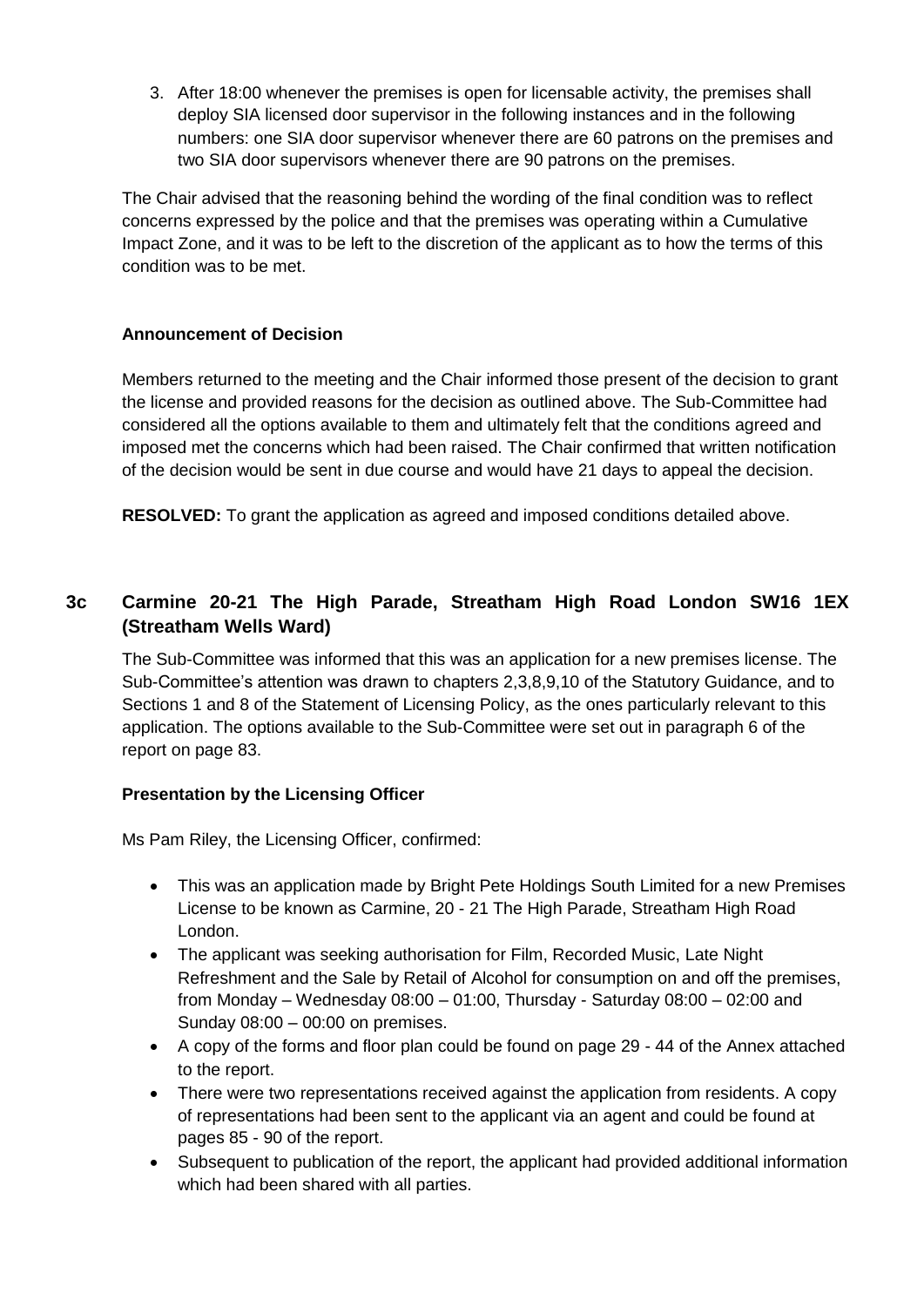#### **Presentation by the Applicant**

Consultant Solicitor and Applicant Director, Robert Sutherland and Christopher Howe, informed the Sub-Committee that:

- The company had acquired the premises in the summer, which had then been closed for refurbishment and opened on 7 October 2021.
- The overall investment in the premises was £120,000.
- During the day, the premises operated as a restaurant and customers were served by waiting staff, while seated for the duration of the visit. During the evening, the premises operated as a restaurant and wine bar and most customers were seated.
- As the lease transferred to the applicant, it was required not to surrender the previous license. There were questions on the lease and whether the original license would be retained and returned to the landlord if Bright Pete Holdings Ltd were to leave the premises and whether the previous license could be replaced this with the new premises license, if deemed acceptable.
- The applicant would agree to a terminal hour for licensable activities of 01:00.
- Two issues had been acknowledged relating to security and noise nuisance and it was noted that the noise disturbance had been located at the next-door premises.
- The applicant agreed to a standard condition to install a noise limiter and certify that this had been done.
- The condition and requirement to ensure door supervisors on Thursdays, Fridays and Saturdays from 21:00, it was proposed that this was Fridays and Saturdays from 21:30 to 01:30, as from a crime and disorder perspective, there was not the footfall that necessitated security staff on a Thursdays.
- There were no residential premises directly above or surrounding the premises and it was hoped that proposed conditions alleviated concerns of the local residents.

In response to questions from Members, Mr Robert Sutherland confirmed:

- Enquiries had been made and if the new premises license was deemed acceptable, the operator was to surrender the current license as transferred through the lease and a condition could be agreed that any granted license was only operable as the old license was surrendered.
- The applicant had ongoing dialogue via text and email with the local community to address noise complaints and there had been no lack of response.
- As the applicant acquired the premises, a bass heavy sound system was replaced with a smaller system and Mr Howe had purchased a sound meter in order to ensure noise levels remained acceptable.

## **Presentation by Interested Parties**

Resident, Ms Rebecca Wright informed the Sub-Committee that:

- She was a flat owner and resident in the area for ten years.
- Above the premises there were 174 flats and approximately 300 residents in a densely populated area: a community of vulnerable and protected persons.
- The residential building was a 1930s design and sound was amplified through cavity walls that created disturbance for the residents and this had been confirmed by council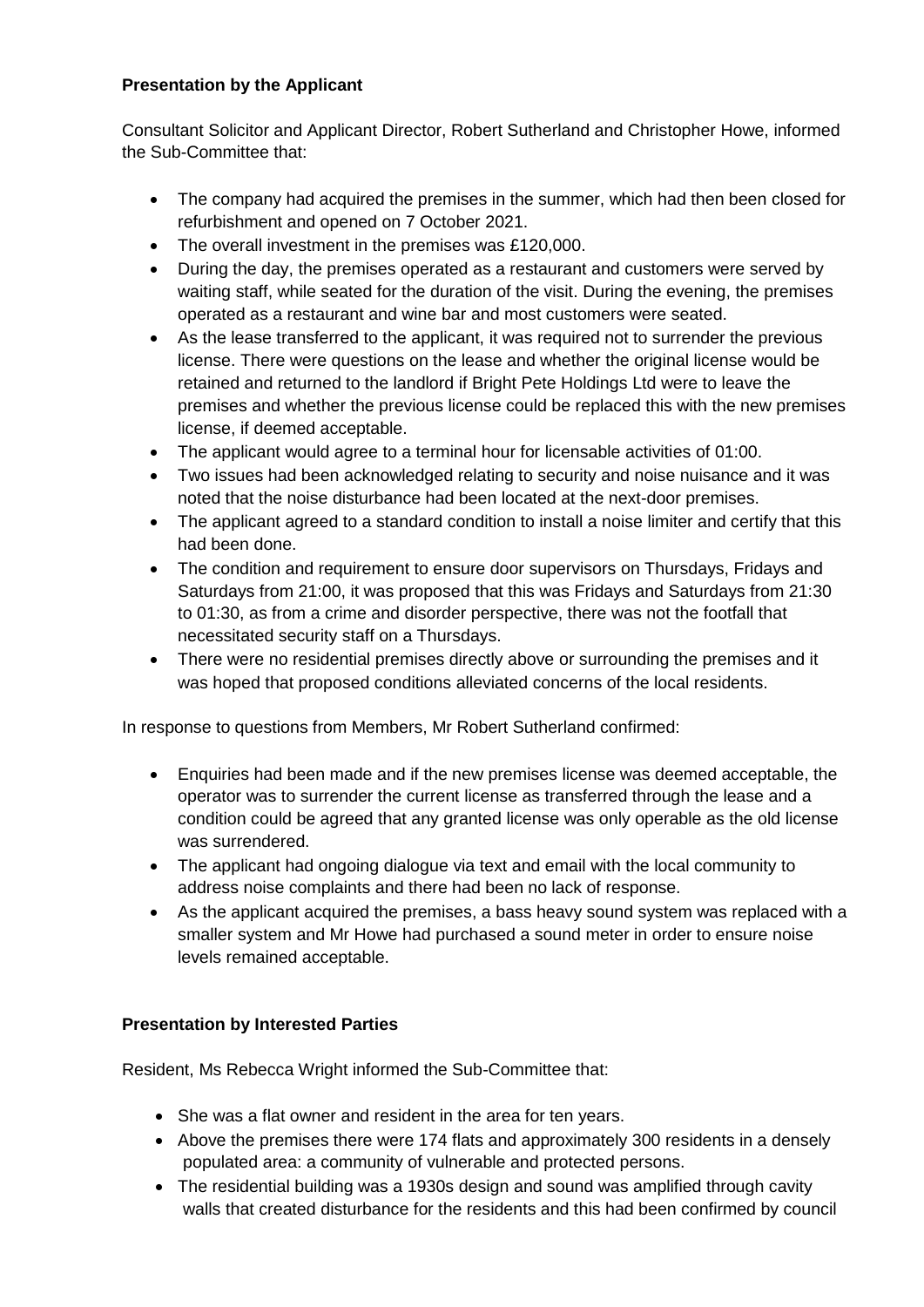inspectors when visited these properties.

- There had been disturbances in the past, while the residents wanted to support the business, the residents wanted conditions that protected those that were vulnerable, limit crime and disorder and safeguard children and families directly above the premises.
- On two specific examples, the resident had stood outside of the premises and experienced disruptive noise which continued for two consecutive days.
- Previously agreed conditions, while limiter was in place had prevented further disturbance.
- Residents had proposed additional conditions that had since been adopted and Ms Wright encouraged the Sub-Committee to limit the noise at the previously agreed limit of 75dB, to avoid further complaint and that the operational hours needed to reflect the residents directly impacted by the disruption of a late-night terminal hour. It was also requested to limit congregation of people outside, that smokers be contained, and no new customers were to enter the property after 00:00am on all days.
- A 02:00 terminal hour was not acceptable for a residential area and 23:00 was more appropriate on weekdays.

In response to questions from Members, Mr Sutherland and Mr Howe said:

- The applicant only accepted standard wording for a condition on noise, as inspectors would be restricted by a fixed limit of 75dB, and the purpose of a limiter was to reduce disturbance.
- To regulate the use of the outside space, a security policy had been written and it was agreed that the outside space was to be confined as a smoking area and monitored by security on the door.
- A condition could be agreed to limit the number of those using the outside space and that no alcohol would be consumed in this area. The limit of persons was requested at ten percent capacity of the premises.
- A 23:00 terminal hour, Monday to Wednesday was appropriate for this application. 00:00am was appropriate for Thursday, and Friday to Saturday had already been amended to 01:00 and on Sunday 23:30 was the terminal hour for late night refreshment and the applicant requested this be reserved.

At this point of proceedings, Ms Wright requested that a limit of five persons for the smoking area be set so as not to block the pavements.

#### **Adjournment and Decision**

At 21:35, the Sub-Committee withdrew from the meeting together with the legal advisor and clerk to deliberate in private.

The Sub-Committee had heard and considered representations from the local residents.

Legal advice was given to the Sub-Committee on the options open to them and the need for any decision to be proportionate. The Sub-Committee decided to Grant the License with the agreed and following imposed conditions.

#### **Additional Conditions**

1. On Friday and Saturday after 21:30, Security Industry Authority (SIA) registered door supervisors must be on duty at the premises.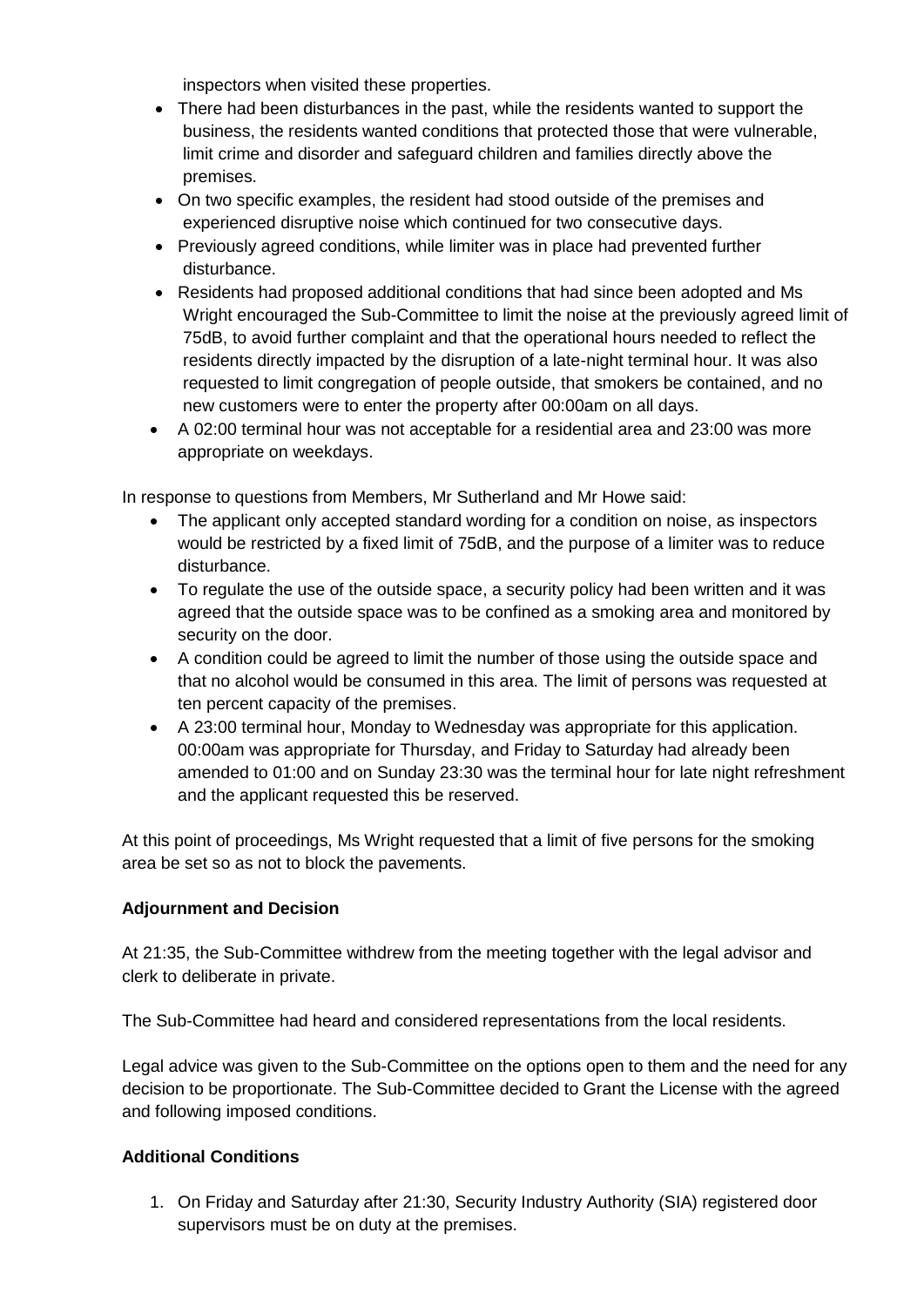- 2. A noise limiter must be fitted to the musical amplification system serving the premises and set at a level determined by and to the satisfaction of an authorised officer of Lambeth's Public Protection team, so as to ensure that no noise nuisance is caused to local residents or businesses. The operational panel of the noise limiter shall then be secured by key or password to the satisfaction of officers from Public Protection and access shall only be by persons authorised by the Premises Licence holder.
- 3. The limiter shall not be altered without prior agreement with Public Protection. No alteration or modification to any existing sound system(s) should be effected without prior permission of an authorised officer of Public Protection. No additional sound generating equipment shall be used on the premises without being routed through the sound limiter device.
- 4. No licensable activities shall take place at the premises until premises licence number Prem2150 has been surrendered and is incapable of resurrection.
- 5. After 21:30, patrons permitted to temporarily leave and then re-enter the premises to smoke shall be restricted to a designated smoking area at the front of the premises. The maximum number of patrons permitted within this area shall not exceed five.
- 6. There shall be no admittance or re-admittance to the premises after (00.00 hours) except for patrons permitted to temporarily leave the premises to smoke.
- 7. Patrons temporarily permitted to leave and re-enter the premises e.g., to smoke, shall not be permitted to take drinks out with them.

The Sub-Committee noted the agreed change to the terminal hour for licensable activity, to Monday to Wednesday to 23:00, Thursday to 00:00 and Friday to Saturday to 01:00 and Sunday to 23:30.

The Sub-Committee was satisfied the decision was proportionate and considered that noise nuisance was most appropriately monitored by the technical requirements of the Public Protection service. The Sub-Committee were mindful of commercial negotiations, and it was noted that the granted license would not be operable until the paperwork had been processed for the surrender of the current license, as an appropriate measure to safeguard all of the conditions in place to protect residents.

**RESOLVED:** To grant the application subject to the agreed conditions and additional conditions as specified above.

#### **Announcement of Decision**

Members returned to the meeting and the Chair informed those present of the decision to grant the license and provided reasons for the decision as outlined above. The Sub-Committee had considered all the options available to them and ultimately felt that the conditions met the concerns which had been raised. The Chair confirmed that written notification of the decision would be sent in due course and appeal could be made within 21 days.

The meeting ended at 21:54

**CHAIR** LICENSING SUB-COMMITTEE Thursday 30 November 2021